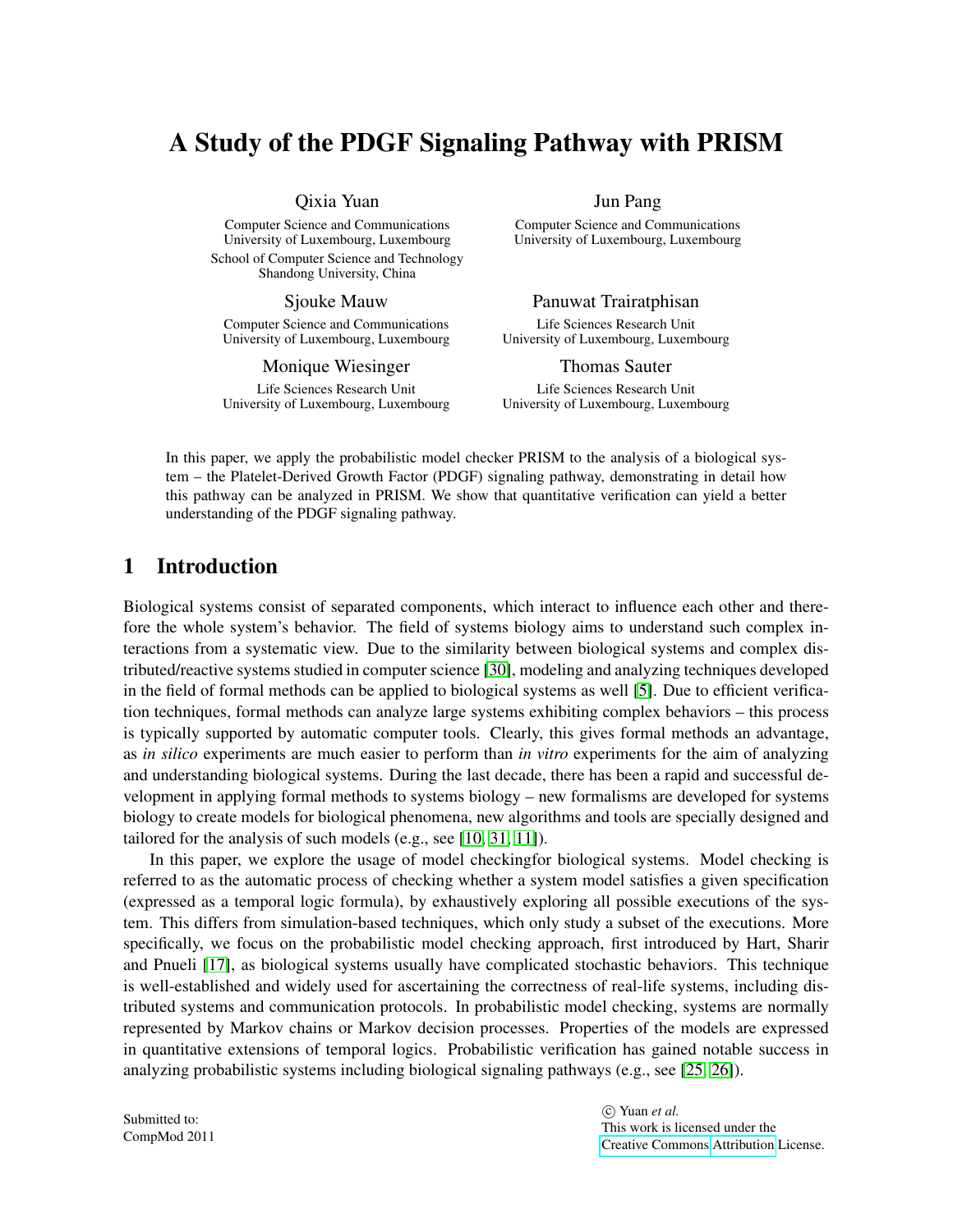We use the probabilistic model checker PRISM [\[26\]](#page-15-3) to yield a better understanding of the PDGF (Platelet-Derived Growth Factor) signaling pathway. PDGF, described approximately 30 years ago as a major mitogenic component of whole blood [\[37\]](#page-15-4), is a growth factor that regulates cell growth and division. It promotes angiogenesis and also preserves vascular integrity through the recruitment of pericytes to endothelial tubes. Clinical studies reveal that aberrant expression of PDGF and its receptor is often associated with a variety of disorders such as atherosclerosis, fibroproliferative diseases and most importantly, neoplasia [\[37\]](#page-15-4). Deregulation of the PDGF signaling pathway plays a critical role in the development of many types of human diseases such as gastrointestinal stromal tumor and hypereosinophilic syndrome [\[12,](#page-14-4) [1,](#page-14-5) [37,](#page-15-4) [8,](#page-14-6) [28\]](#page-15-5). Based on intensive literature review, we have built the PDGF signal transduction model in ODE (Ordinary Differential Equation) format. The essential part of the PDGF signaling pathway contains the coupling of PDGF ligand to its receptor PDGFR, the negative regulatory mechanism on PDGFR and the activation of two main downstream signaling pathways, i.e., MAPK (Mitogen-Activated Protein Kinase) and PI3K/Akt pathways. In addition, there also exist positive and negative crosstalk interactions between different downstream signaling pathways (more details on the PDGF signaling pathway can be found in Section [3\)](#page-4-0). In our study, there are three main goals: (1) analyze the dynamics of PDGF induced signaling, (2) analyze the influence of the crosstalk reactions and (3) analyze the importance of individual reaction on downstream signaling molecules. The first two can be used to check whether the constructed signaling pathway is consistent with respect to biological data, while the last one can lead us to some prediction. We have achieved these goals by quantitative verification using PRISM.

*Related work.* PRISM has been used for analyzing a variety of biological systems. In [\[18\]](#page-14-7), PRISM is used to analyze the FGF (Fibroblast Growth Factor) signaling pathway. Although only a model corresponding to a single instance of the pathway is built, it is still rich enough to explain the roles of the components in the pathway and how they interact. In [\[24\]](#page-15-6), PRISM is used to study the MAPK cascade. The authors explain how the biological pathway can be modeled in PRISM and how this enables the analysis of a rich set of quantitative properties.

Jha *et al.* [\[20\]](#page-15-7) present the first algorithm for performing statistical model checking using Bayesian sequential hypothesis testing and test the performance of the algorithm on the FGF signaling pathway and several others. Schwarick and Heiner [\[32\]](#page-15-8) give an interval decision diagram based approach to CSL model checking. They aim for efficient verification of biochemical network models and apply their approach to the MAPK cascade. Draábik *et al.* [\[9\]](#page-14-8) apply the technique modular verification to analyzing the *lac* operon regulation.

Apart from probabilistic (or stochastic) model checking, other formal techniques have been used for studying biological systems in recent years as well. For instance, the process algebra bio-PEPA is used to model and analyze the NF-kappaB pathway [\[7\]](#page-14-9); Petri nets are used for quantitative predictive modeling of *C.elegans* vulval development [\[6\]](#page-14-10); and the rule-based modeling language Kappa is used to model epigenetic information maintenance [\[23\]](#page-15-9). More related work, especially case studies of applying formal methods in systems biology, can be found in [\[31,](#page-15-1) [11\]](#page-14-2).

*Outline of the paper.* In Section [2,](#page-2-0) we give an overview of probabilistic model checking and the tool PRISM. Section [3](#page-4-0) describes the PDGF signaling pathway. In Section [4,](#page-6-0) we build a model in PRISM for the PDGF signaling pathway and describe several properties of the model that we are interested in. Our verification results are given in Section [5.](#page-8-0) Finally, we draw conclusion of this paper and discuss some future work in Section [6.](#page-13-0)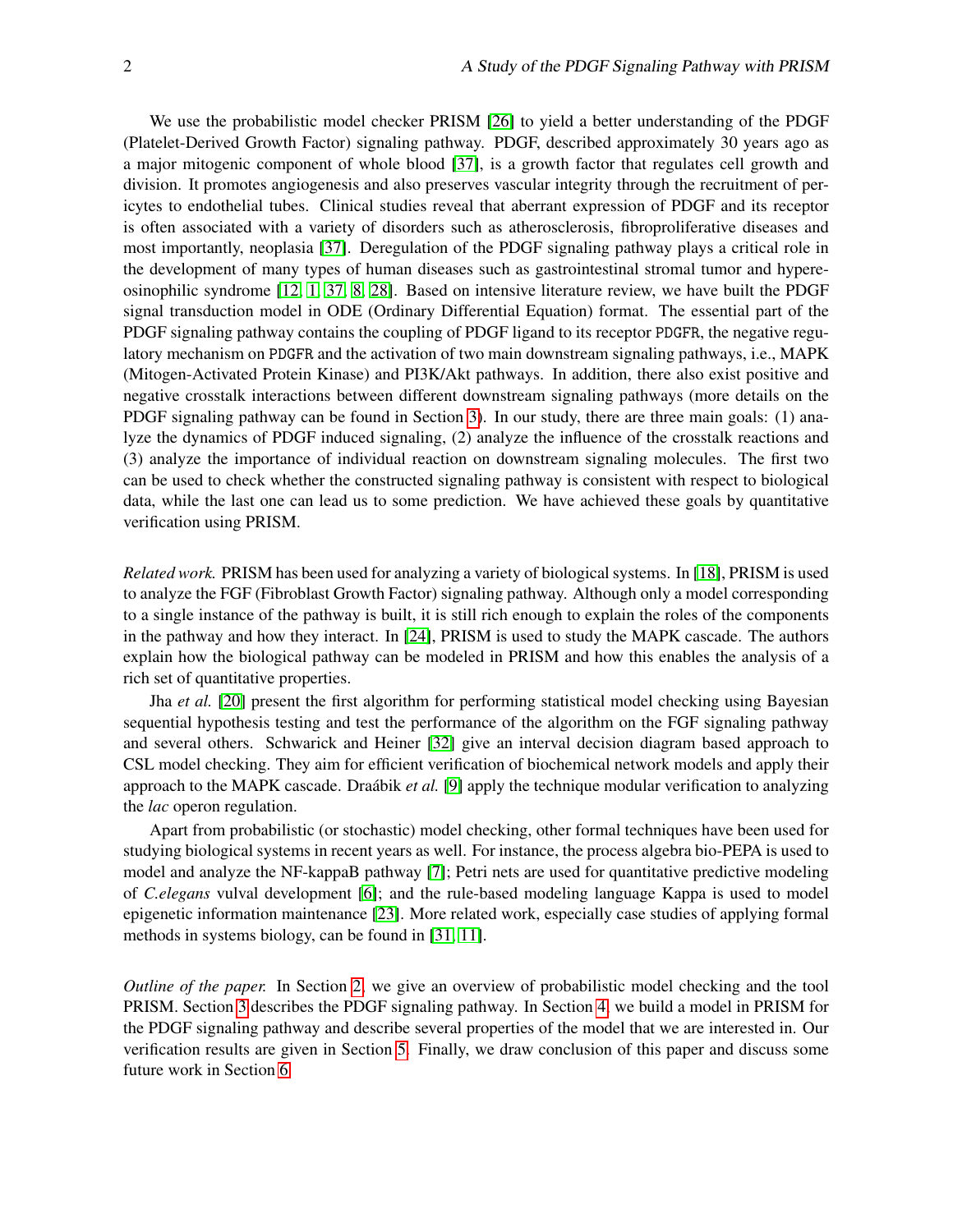# <span id="page-2-0"></span>2 Probabilistic Model Checking and PRISM

We briefly introduce probabilistic verification and the probabilistic model checker – PRISM [\[26\]](#page-15-3).

### 2.1 CTMC and CSL

Probabilistic model checking is a variant of model checking, which aims at analyzing the correctness of finite state systems with focus on quantitative aspects. Model checking of a system requires two inputs: a formal description of the system, which is usually given in a high level modeling formalism (e.g., Petri nets or process algebra) and a specification of the system properties, which is usually given as temporal logic (e.g., CTL or LTL) formulas. After accepting the two inputs, a model checking tool then can verify whether the system satisfies the desired properties and give counter-examples if the system does not satisfy a certain property, by exploring all possible behaviors of the system exhaustively. As the word "probabilistic" indicates, probabilistic model checking focuses on systems with stochastic behaviors. Instead of asking the model checker "will the molecule become active in the end?", we can ask "what is the probability of the molecule being active at the steady state?" or "what is the probability of the molecule being active at time instant *t*?". In probabilistic model checking, systems are normally represented by Markov chains or Markov decision processes. In this paper, we use continuous-time Markov chains (CTMCs), to build the signaling pathway models.

A CTMC can model both (continuous) real time and probabilistic choice by assigning rates at transitions between states. The formal definition of a CTMC is given as follows.

**Definition 2.1** *Let* ℝ><sub>0</sub> *denote the set of non-negative reals and AP be a fixed finite set of atomic propositions. A CTMC is a tuple* (*S*,*R*,*L*) *where:*

- *S is a finite set of states;*
- $R: S \times S \rightarrow \mathbb{R}_{\geq 0}$  *is a transition rate matrix;*
- $L: S \rightarrow 2^{AP}$  *is a labeling function which associates each state with a set of atomic propositions.*

The transition rate matrix *R* assigns rates to each pair of states, which are used as parameters of the exponential distribution. A transition can occur between two states *s* and *s'* if  $R(s, s') > 0$ , and the probability of the transition being triggered within *t* time-units equals to  $1 - e^{R(s,s') \cdot t}$ . If  $R(s,s') > 0$  for more than one state s', the first transition to be triggered determines the next state. Therefore, the choice of the successor state of *s* is probabilistic. The time spent in state *s* before any such transition occurs is exponentially distributed with  $E(s) = \sum_{s' \in S} R(s, s')$ . Hence, the probability of moving to state  $s'$  is  $\frac{R(s, s')}{E(s)}$  $\frac{E(s,s)}{E(s)},$ i.e., the probability that the delay of going from *s* to *s'* "finishes before" the delays of any other outgoing transition from *s*. A path in a CTMC is a sequence  $\sigma$  in the form of  $s_0t_0s_1t_1\cdots$  with  $R(s_i,s_{i+1}) > 0$  and  $t_i \in \mathbb{R}_{\geq 0}$  for all  $i \geq 0$ . The amount of time spent in  $s_i$  is denoted by  $t_i$ .

Corresponding to CTMC models, we use Continuous Stochastic Logic (CSL) to specify properties of built models. CSL, originally introduced by Aziz *et al.* [\[2\]](#page-14-11), provides a powerful means to specify both path-based and traditional state-based performance measures on CTMCs.

Definition 2.2 *The syntax of CSL is given as follows:*

$$
\phi \ ::= \ true \ | \ a \ | \ \neg \phi \ | \ \phi \wedge \phi \ | \ P_{\sim p}[\phi U^I \phi] \ | \ S_{\sim p}[\phi]
$$

*where a is an atomic proposition,*  $\sim \in \{<,\leq,\geq,>\}$ ,  $p \in [0,1]$ , *I is an interval of*  $\mathbb{R}_{\geq 0}$  *and r,t* ∈  $\mathbb{R}_{>0}$ *.*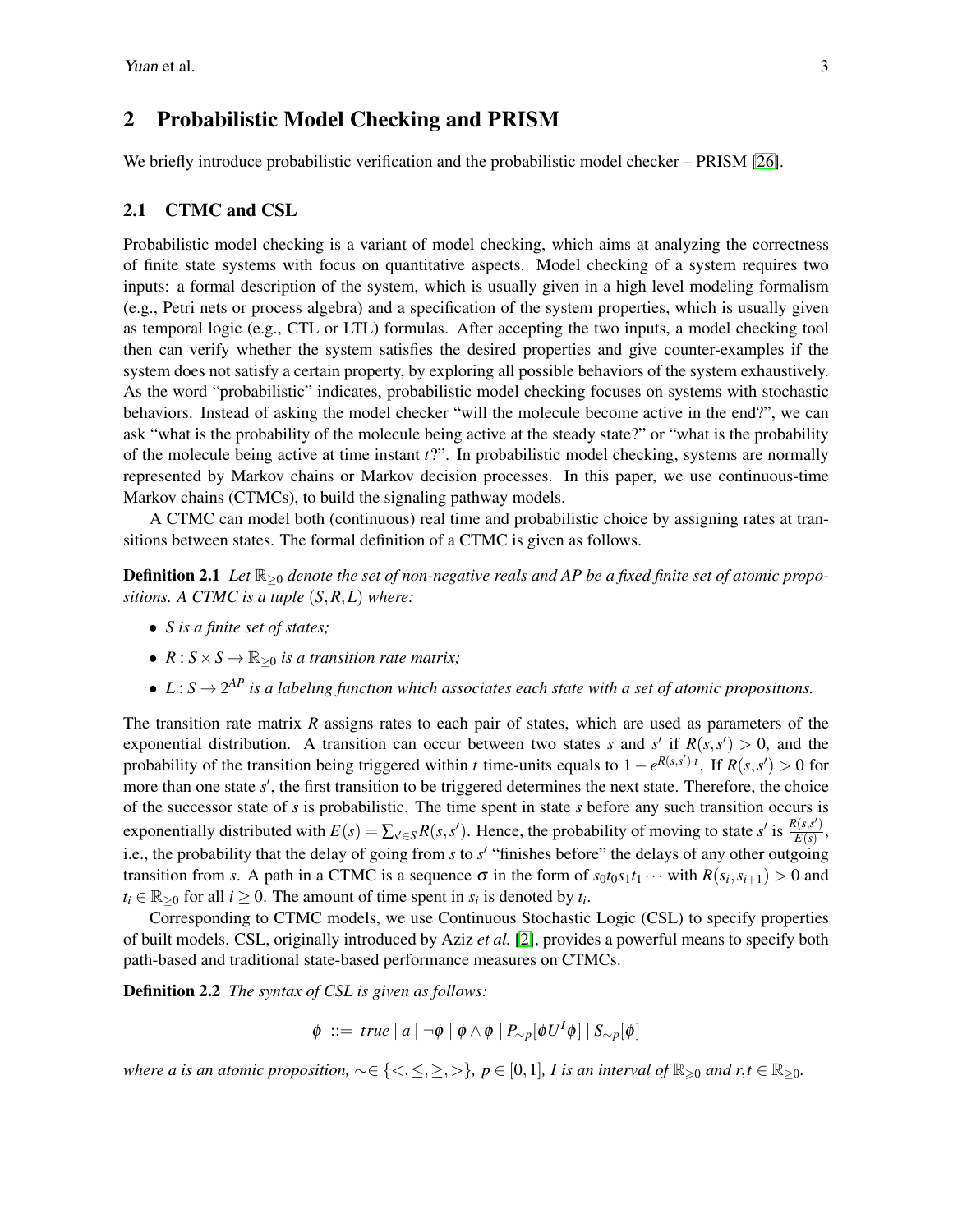CSL formulas are evaluated over the states of a CTMC. CSL includes the standard operators from propositional logic: *true* (satisfied in all states); atomic propositions (*a* is true in states which are labelled with *a*); negation ( $\neg \phi$  is true if  $\phi$  is not); and conjunction ( $\phi_1 \wedge \phi_2$  is true if both  $\phi_1$  and  $\phi_2$  are true). Other standard boolean operators can be derived from these in the usual way. CSL also includes two probabilistic operators, *P* and *S*, both of which include a probability bound  $\sim p$ . A formula  $P_{\sim p}[\psi]$  is true in a state *s* if the probability of the path formula  $\psi$  being satisfied from state *s* meets the bound  $\sim p$ . In this paper, we use a single type of path formula,  $F^I \phi \equiv true U^I \phi$ , called an *eventual* formula, which is true for a path  $\sigma$  if  $\phi$  eventually becomes true for some time instant  $t \in I$ . Particularly, if the time interval is set to zero, e.g.  $F^{[t,t]}$  $\phi$ , the formula is true for a path  $\sigma$  if  $\phi$  becomes true at time instant *t*. The *S* operator is used to specify steady-state behavior of a CTMC. More precisely, *S*∼*p*[ψ] asserts that the steady-state probability of being in a state satisfying  $\psi$  meets the bound  $\sim p$ .

### <span id="page-3-0"></span>2.2 The model checker PRISM

PRISM [\[26\]](#page-15-3) is a model checking tool developed at the universities of Birmingham and Oxford. It allows one to model and analyze systems containing stochastic behaviors. PRISM supports three kinds of models: discrete-time Markov chains (DTMCs), continuous-time Markov chains (CTMCs) and Markov decision processes (MDPs). Analysis is performed through model checking such systems against properties written in the probabilistic temporal logics PCTL if the model is a DTMC or an MDP, or CSL in the case of a CTMC, as well as their extensions for quantitative specifications and costs/rewards.

In PRISM a model is composed of a number of modules that contain variables and can interact with each other. The values of the variables at any given time constitute the state of the module, and the local states of all modules decide the global state of the whole model. The behavior of a module, normally the changes in states which it can undergo, is specified by a set of guarded commands of the form:

$$
[a] g \rightarrow r : u;
$$

*a* is an action label in the style of process algebra, which introduces synchronization into the model. It can only be performed simultaneously by all modules that have an occurrence of action label *a*. If a transition does not have to synchronize with other transitions, then no action label needs to be provided for this transition. The symbol *g* is a predicate over all the variables in the system. A guarded command means that if the guard *g* is true, the system is updated according to *u* with rate *r*, which is corresponding to the transition rate of CTMC. A transition updates the value of variables by giving their new *primed* value with respect to their *unprimed* value.

PRISM models can be augmented with information about rewards (or equivalently, costs). The tool can analyze properties which relate to the expected values of these rewards. A CTMC in PRISM can be augmented with two types of rewards: *state reward*: associated with states which are accumulated in proportion to the time spent in the state; *transition reward*: associated with transitions which are accumulated each time the transition is taken. CSL is extended with quantitative costs/rewards as well, which is quite useful in analyzing the quantitative properties of a biological system, by introducing the *R* operator:

$$
R\ ::= \ R_{\sim r}[I^{=t}]\ | \ R_{\sim r}[C^{\leq t}]\ | \ R_{\sim r}[F\phi]\ | \ R_{\sim r}[S]
$$

where  $\sim \in \{ \langle \leq, \leq, \geq \rangle \}$ ,  $r, t \in \mathbb{R}_{\geq 0}$  and  $\phi$  is a CSL formula. Intuitively, a state *s* satisfies  $R_{\sim r}[I^{-t}]$  if from *s* the expected state reward at time instance *t* meets the bound  $\sim r$ ; a state *s* satisfies  $R_{\sim r}[C^{\leq t}]$  if the expected reward accumulated up until *t* time units past satisfies ∼ *r*; a state *s* satisfies *R*∼*<sup>r</sup>* [*F*φ] if from *s*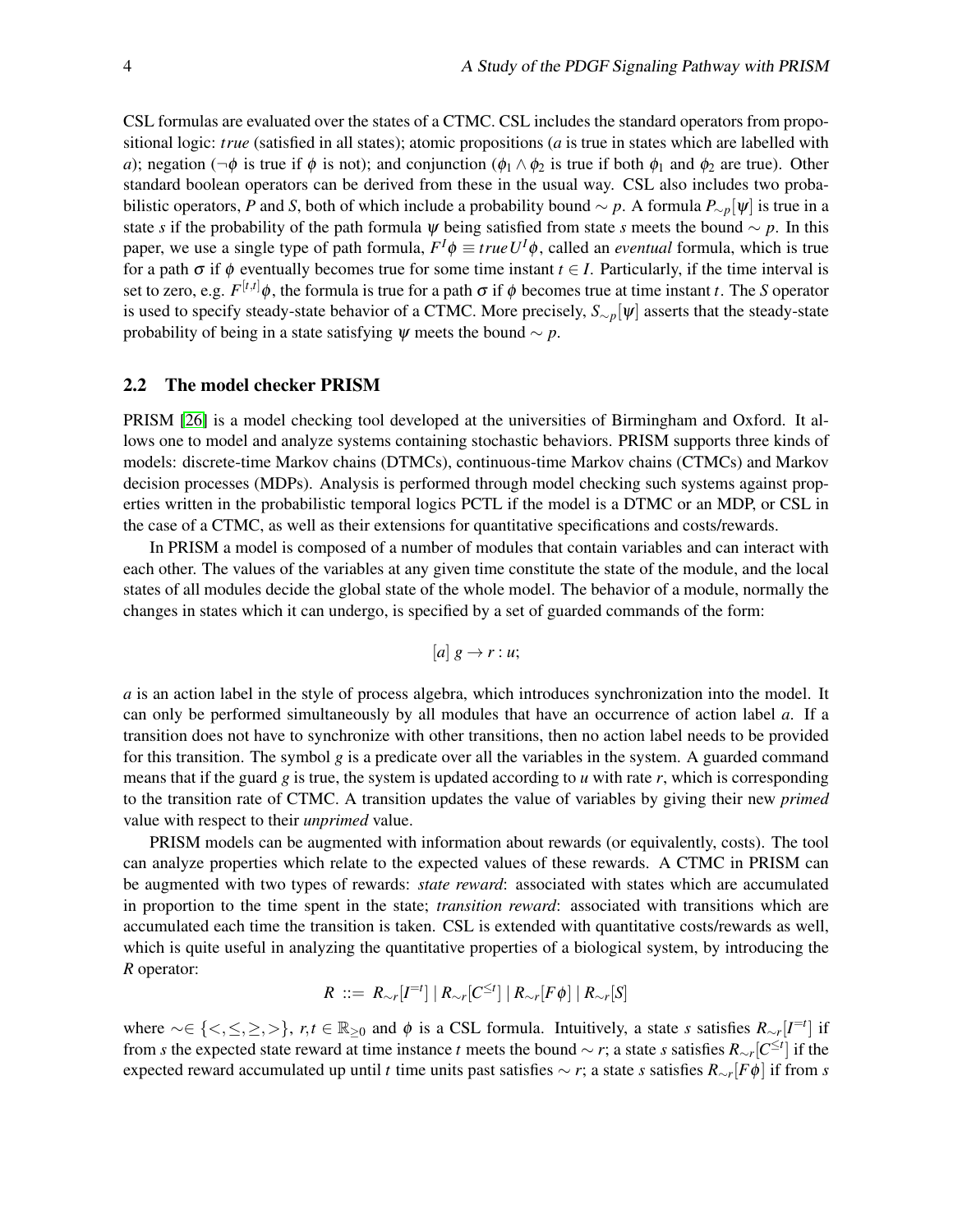the expected reward accumulated before a state satisfying φ is reached meets the bound ∼ *r*; and a state *s* satisfies *R*∼*<sup>r</sup>* [*S*] if from *s* the long-run average expected reward satisfies ∼ *r*.

It is often useful to take a quantitative approach to probabilistic model checking, computing the actual probability that some behavior of a model is observed, rather than just verifying whether or not the probability is above or below a given bound. Hence, PRISM allows the *P* and *S* operators in CSL to take the following form:  $P_{=?}[\psi]$  and  $S_{=?}[\psi]$ .

# <span id="page-4-0"></span>3 The PDGF Signaling Pathway

Cell signaling is part of a complex system in cellular communication. It allows the cells to activate a large number of signaling molecules and to regulate their activity. In order to transfer a regulatory signal upon reception of a triggering stimulus, the signal is transformed into a chemical messenger within the signaling cell, e.g., via transfer of a phosphate group (phosphorylation) [\[22\]](#page-15-10). For further details on cell signaling see, for example, [\[4,](#page-14-12) [22\]](#page-15-10).

Platelet-Derived Growth Factor (PDGF), described approximately 30 years ago as a major mitogenic component of whole blood [\[37\]](#page-15-4) is a growth factor that regulates cell growth and division. By binding to its receptor (PDGFR), it regulates many biological processes such as migration, survival and proliferation [\[19\]](#page-15-11). PDGFR is a receptor tyrosine kinase, which in general transfer upstream signals to many downstream signaling pathways by phosphorylation. Up to now, five PDGF ligands are known, PDGF-AA, -AB, -BB, -CC, -DD, interacting with three different types of PDGFR complexes, PDGFR- $\alpha\alpha$ , - $\alpha\beta$ and  $-\beta\beta$ . Each of the PDGFR subtypes has a different affinity to the different PDGF ligands [\[33\]](#page-15-12).

After PDGFRs couple with their respective ligands, phosphorylation of the receptor at specific tyrosine residues will occur, thus enabling binding of signaling enzymes including Src, phosphatidylinositol 3 kinase (PI3K), phospholipase  $C\gamma$  (PLC $\gamma$ ) and SHP2 in the MAPK pathway at specific binding sites. The recruitment of these signaling enzymes to PDGFR is mediated via an intrinsic SH2 domain. The translocation of PI3K and PLC $\gamma$  to the plasma membrane also increases their accessibility to their respective substrates. Moreover, recent findings suggest that PDGFR also has potential binding sites for CrkL [\[35\]](#page-15-13), which will activate Rap1 to positively influence c-Raf in the MAPK pathway [\[13\]](#page-14-13), for Signal Transducer and Activator of Transcription (STAT), which might regulate the signal in parallel to the JAK-STAT path-way [\[34\]](#page-15-14) and also for cCb1, which promotes ubiquitination of PDGFR. cCb1 is also considered to be one of the negative regulatory molecules in PDGF signal transduction [\[21\]](#page-15-15). Based on intensive literature review, we have built a PDGF signal tranduction model in ODE format. This full model comprises 35 molecules. The essential part of the PDGF signaling pathway which are the coupling of PDGF ligand to PDGFR, the negative regulatory feedbacks on PDGFR and the activation of two main downstream signaling pathways, the MAPK and PI3K/Akt pathways, are extracted for analysis in PRISM (as shown in Figure [1\)](#page-5-0). This simplified model contains only 17 molecules, and the analysis in this paper focuses on this simplified model.

Figure [1](#page-5-0) describes how signals are transduced in the PDGF pathway by activating or deactivating specific downstream pathways signaling molecules respectively. In this model, there are three inputs which are PDGFL (PDGF ligand), bPTEN, and bPDK. PDGFL is the node which represents the upstream molecule activating the whole network. PPX, and bPTEN are nodes which represent phosphatase enzymes in the cytoplasm that negatively regulate their targets. Lastly, bPDK, standing for basal activity of PDK, is the node that constantly gives a basal additional input to PDK node. This node is always active in order to activate the survival pathway to counteract apoptotic signal and keep the cell survive at a basal level. There are three different types of arrows in the network: blue arrows, green arrows and red arrows. The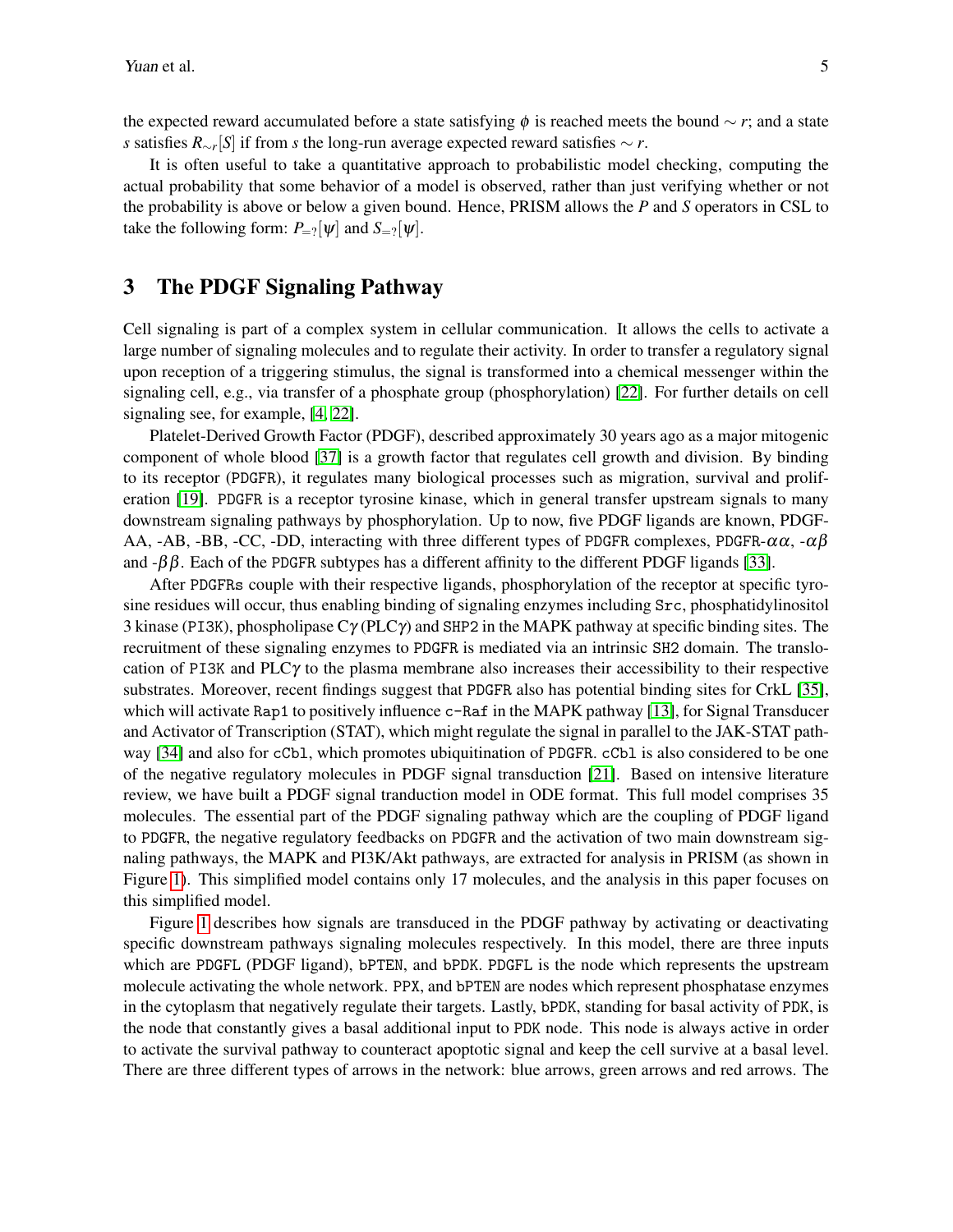

<span id="page-5-0"></span>Figure 1: The extracted PDGF signaling pathway (blue arrows: main pathway, green arrows: positive crosstalk, red arrows: negative regulatory)

blue arrows represent the main activating interactions, indicating the two main downstream signaling pathways in the network. The MAPK pathway covers SHP2, Grb2SOS, GabSOS, Ras, c-Raf and MEK12. These molecules play a major role in the cellular proliferative circuit [\[16\]](#page-14-14). The PI3K/Akt pathway covers the molecules PI3K, PIP3, PDK, bPTEN, bPDK and Akt, also being important in viability circuit [\[16\]](#page-14-14). The green arrows represent positive crosstalk interactions to the molecules the arrows point to. Lastly, the red arrows represent either negative crosstalk interactions or other negative regulatory interactions. The molecules will become active after they have been activated by either blue or green arrows. In contrary, the molecules will become inactive after they have been deactivated by the red arrows or the basal phosphatase activities in the cell (not shown in the figure).

PDGFR can be activated by PDGFL. Then, the active PDGFR in turn activates three downstream molecules which are SHP2, PI3K and cCbl. Both SHP2 and cCbl assert a negative feedback to PDGF making it inactive. The three blue arrows connecting PDGFR to these downstream signaling molecules, so called *mutant arrows*, are the targets of system interventions both experimentally and computationally. The experimental intervention can be performed by introducing a point mutation from tyrosine to phenylalanine at the specific recruitment site for the downstream signaling enzyme (Y720F for SHP2 recruitment site, YY731/742FF for PI3K recruitment site, and Y1018F for cCbl recruitment site), leading to the loss of signal capacity of the respective signaling pathway [\[36,](#page-15-16) [3,](#page-14-15) [29\]](#page-15-17). Thus, the result of computational simulation such as the relative activities at the steady state of downstream signaling molecules from these respective mutants can be validated experimentally in biological laboratories.

Figure [2](#page-6-1) contains the list of model reactions. Each node (molecule) is simplified to be in two states, either *inactive* or *active* (indicated by the suffix act in the figure). All the reactions except for reactions 9, 10 and 11 describe the molecules changing between the two states; while reactions 9, 10 and 11 indicate the basal production, the basal degradation and the internalization following activation of PDGFR.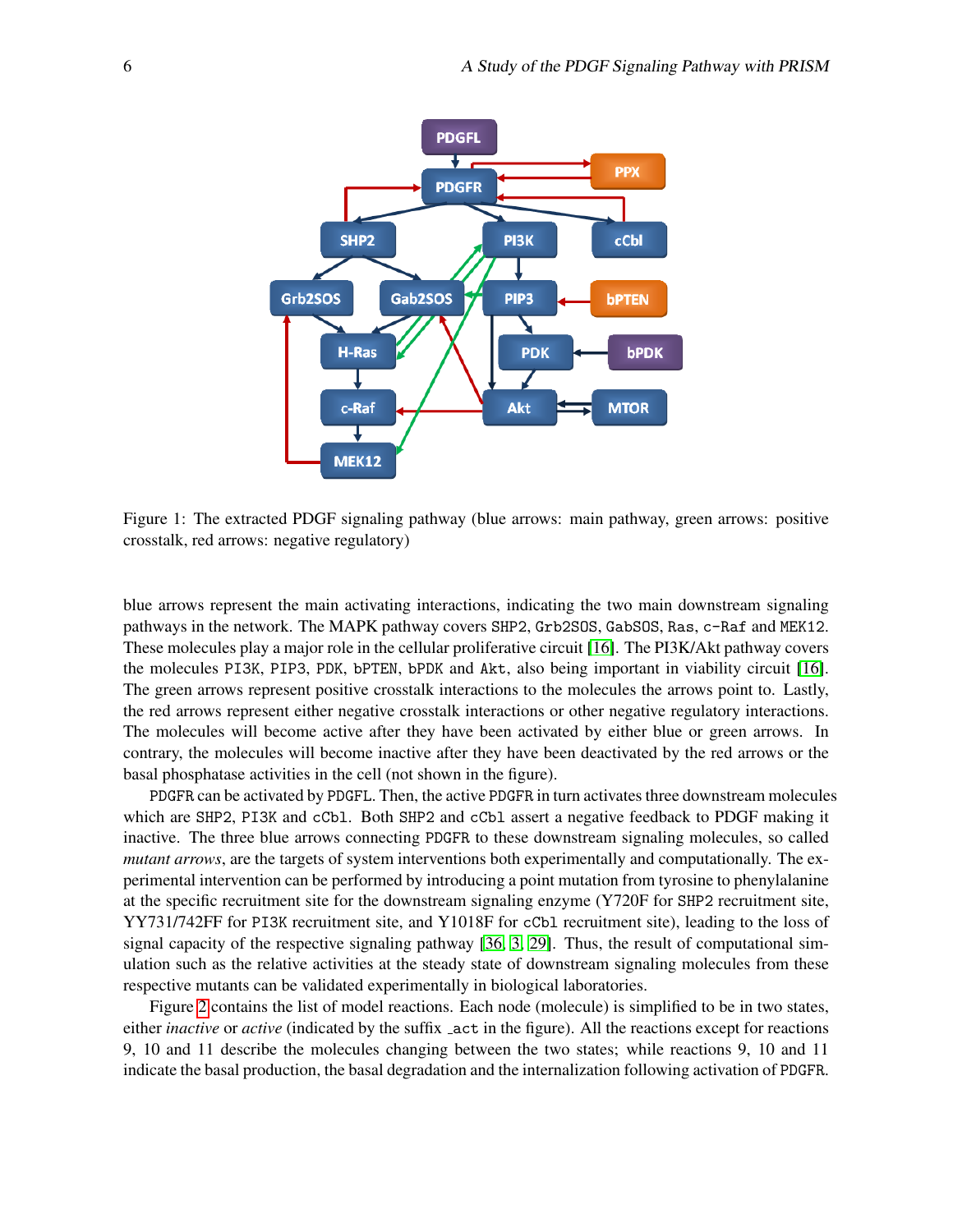```
a. PDGFR and PPX
                                                            22) H-Ras act + c-Raf -> c-Raf act + H-Ras act
                                                                                                            k541) PDGFL + PDGFR -> PDGFR act + PDGFL
                                                            |23) H-Ras act -> H-Ras kp53
                                             kon
2) PDGFR act + PPX act -> PDGFR + PPX act koff1
                                                            24) PI3K act + H-Ras -> H-Ras act + PI3K act
                                                                                                           kcross4
3) PDGFR_act + SHP2_act -> PDGFR + SHP2_act koff2
                                                            25) H-Ras act + PI3K -> PI3K act + H-Ras act
                                                                                                            kcross9
4) PDGFR_act + cCbl_act -> PDGFR + cCbl_act kubi
                                                            26) c-Raf_act + MEK12 -> MEK12_act + c-Raf_act k55
5) PDGFR act + PPX act -> PPX + PDGFR act koffppx
                                                            27) c-Raf_act -> c-Raf kp54
6) PDGFR act + cCbl \rightarrow cCbl act + PDGFR act k1
                                                            28) Akt act + c-Raf act -> c-Raf + Akt act kcross6
7) PDGFR act + SHP2 -> SHP2 act + PDGFR act k5
                                                            29) MEK12 act -> MEK12 kp55
8) PDGFR_act + PI3K -> PI3K_act + PDGFR_act k6
                                                            30) PI3K act + MEK12 -> MEK12 act + PI3K act
                                                                                                           kcross7
9) ->PDGFR kbasal
10) PDGFR-> kbasal
                                                            d. PI3K, PIP3 and PDK
                                                            31) PI3K_act + PIP3 -> PIP3_act + PI3K_act k62
11) PDGFR act-> kdeg
                                                            32) PI3K act \rightarrow PI3Kk\pib. SHP2, Grb2SOS and GabSOS
                                                            33) PIP3 act + PDK -> PDK act + PIP3 act
                                                                                                        k6312) SHP2 act + Grb2SOS -> Grb2SOS act + SHP2 act
                                                   k5234) PIP3_act + Akt -> Akt_act + PIP3_act
                                                                                                       164
13) SHP2 act + GabSOS -> GabSOS act + SHP2 act k522
                                                            35) PIP3 act + bPTEN -> PIP3 + bPTEN
                                                                                                  kp6214) SHP2 act -> SHP2 kp5
                                                            36) bPDK + PDK \rightarrow PDK act + bPDKk632
15) Grb2SOS_act + H-Ras -> H-Ras_act + Grb2SOS_act k53
                                                            37) PDK act + Akt -> Akt act + PDK act k642
16) Grb2SOS_act -> Grb2SOS kp52
                                                            38) PDK_act -> PDK kp63
17) MEK12_act + Grb2SOS_act -> Grb2SOS + MEK12_act kcross1
18) GabSOS_act + H-Ras -> H-Ras_act + GabSOS_act
                                                   k532
                                                            e. Akt, cCbl, MTOR, bPTEN and bPDK
19) GabSOS_act -> GabSOS kp522
                                                            39) MTOR_act + Akt -> Akt_act + MTOR_act
                                                                                                        k643
20) PIP3_act + GabSOS -> GabSOS_act + PIP3_act kcross2
                                                            40) Akt_act + MTOR -> MTOR_act + Akt_act
                                                                                                        k644
21) Akt_act + GabSOS_act -> GabSOS + Akt_act
                                                kcross3
                                                            41) Akt act -> Akt kp64
                                                            |42) cCbl act \rightarrow cCbl
                                                                                    kp1c. H-Ras, c-Raf and MEK12
                                                            43) MTOR_act -> MTOR
                                                                                    kp642
```
<span id="page-6-1"></span>Figure 2: List of biochemical reactions in the PDGF signaling pathway ODE model

For instance, reaction 2 describes that an active PPX gives a negative feedback to PDGFR, making it inactive. The parameters used in the model (all starting with letter  $k$ ) in each reaction are the relative reaction rate constants normalized to the maximum value in each set of reactions. In this case, the values of parameters are ranging from 0 to 1. The initial set of parameters' values used in this model are derived from literature (e.g., [\[12,](#page-14-4) [1,](#page-14-5) [37,](#page-15-4) [8,](#page-14-6) [28\]](#page-15-5)) and our own experimental observations of PDGFR $\alpha$ mutants. Further parameter optimization based on experimental data is ongoing, especially focusing on the unknown crosstalk reaction strength. However, in this paper, the initial set of parameters has been used. This might not fully correlate to the actual biological system. Therefore, we focus in our analysis on the more qualitative aspects already conserved by the network structure.

# <span id="page-6-0"></span>4 Modelling and Property Specifications in PRISM

### <span id="page-6-2"></span>4.1 PRISM model

We now describe how to build a PRISM model for the PDGF signaling pathway as presented in the previous section. Our model represents a single instance of the signaling pathway, meaning there can be at most one element of each molecule. In the single instance model, the molecules' steady state, which is expressed as a probability in PRISM, corresponds to the molecule density in the real-life experiments.

Each of the nodes (or molecules) of the pathway except for the PDGFL in Figure [1](#page-5-0) is represented by a separate PRISM module. Since PDGFL, bPTEN and bPDK remain the same after the reactions they are involved, we set them as const boolean values true. Figures [3\(a\)](#page-7-0) and [3\(b\)](#page-7-1) show the modules for PDGFR and PPX. In each of the modules, the status of the molecule is represented by a variable with the same name as the module. The variables can have values of either 0 or 1 (PDGFR is an exception,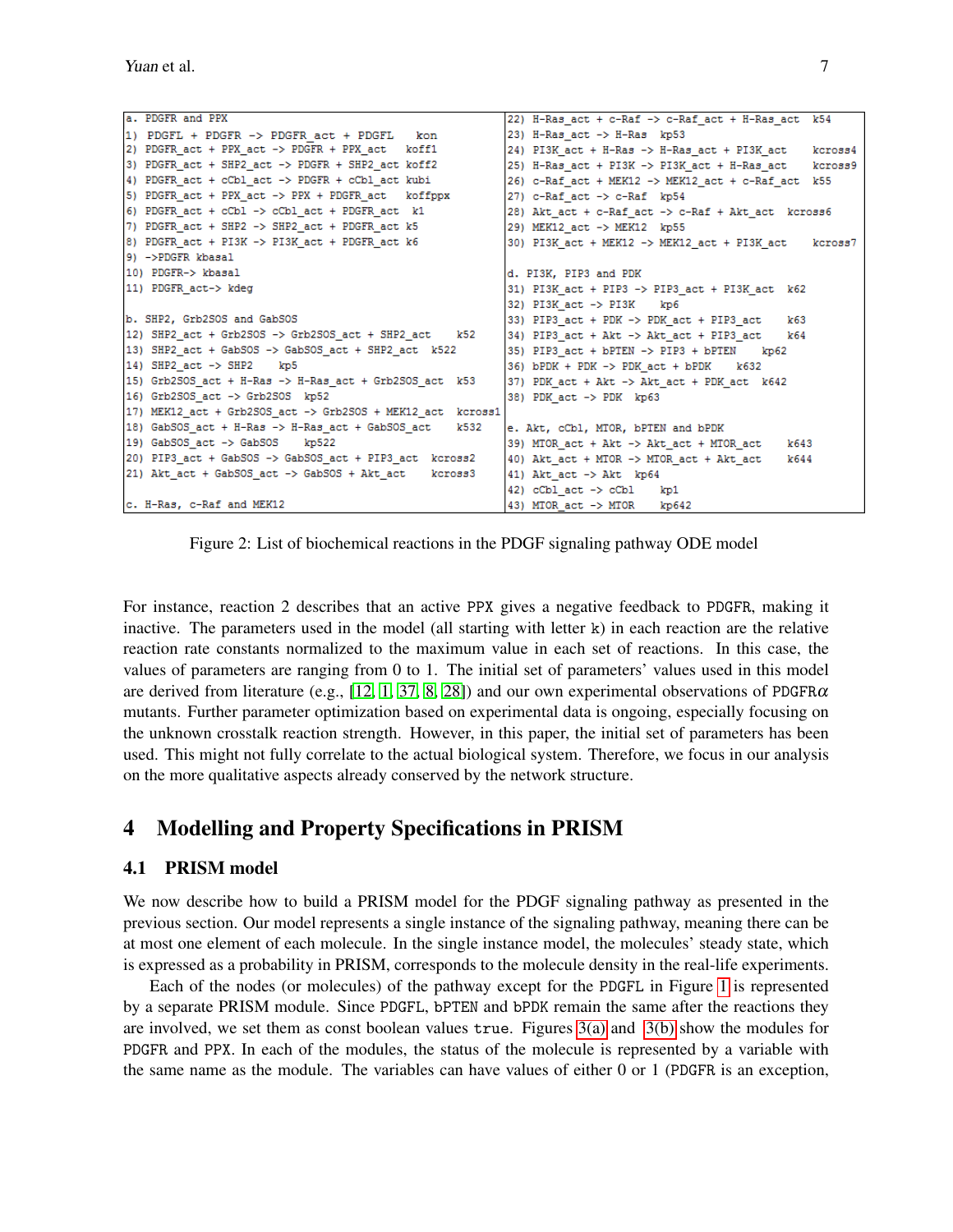```
module PDGFR
   PDGFR : [0..2] init 0; //0 – inactive; 1 – active; 2 – degraded
   [] PDGFL & PDGFR=0 → kon : (PDGFR'=1);
   [bkoff1] PDGFR=1 \rightarrow koff1 : (PDGFR' = 0);[bkoff2] PDGFR=1 → koff2 : (PDGFR'=0);
   [bkubi] PDGFR=1 → kubi : (PDGFR'=0);
   [bkoffppx] PDGFR=1 \rightarrow koffppx : (PDGFR'=1);[bkl] PDGFR=1 \rightarrow kl : (PDGFR'=1);
   [bk5] PDGFR=1 \rightarrow k5 : (PDGFR'=1);
   [bk6] PDGFR=1 \rightarrow k6 : (PDGFR'=1);
   [] PDGFR=0 → kbasal : (PDGFR'=2); //PDGFR degraded
   [] PDGFR=2 → kbasal : (PDGFR'=0);
   [] PDGFR=1 → kdeg : (PDGFR'=2); //PDGFR act degraded
endmodule
```


(a) PRISM module for PDGFR

<span id="page-7-1"></span>

```
rewards "PDGFRactive"
   PDGFR=1:1;
endrewards
```
endmodule

(b) PRISM model for PPX



Figure 3: PRISM modules and rewards

since it can have value 2 since it can degrade), corresponding to the two states, inactive and active, of a molecule. Each command in the PRISM module represents a reaction in Figure [2.](#page-6-1) Interactions of multiple molecules are implemented by the synchronization between modules. More precisely, the same label is given to the commands which require synchronization in PRISM modules. For example, in Figures [3\(a\)](#page-7-0) and [3\(b\),](#page-7-1) there are commands with label bkoff1 in both of the modules PDGFR and PPX. The two commands are used to model the reaction (2) in Figure [2,](#page-6-1) which involves both PDGFR and PPX. It guarantees that the two commands (corresponding to one reaction) can only occur when both guards are satisfied. The reaction rate is assigned by the command in module PDGFR and hence the reaction rate of the command in module PPX is omitted. Totally we have modeled all the 17 molecules in 14 PRISM modules (PDGFL, bPTEN and bPDK are modeled as a constant).

As mentioned in Section [2.2,](#page-3-0) PRISM models can be augmented with information about rewards. We construct rewards to calculate the time for a molecule being active. Figure [3\(c\)](#page-7-2) shows the rewards for calculating the active state of PDGFR. Each time PDGFR is in active state, one is added to the total time of PDGFR being active. Similarly, we build rewards structures for other molecules as well, including SHP2, Ras, MEK12, PIP3 and Akt.

#### <span id="page-7-3"></span>4.2 Property specifications

There are three main goals for this study: (1) analyze the dynamics of PDGF induced signaling, (2) analyze the influence of the crosstalk reactions as defined in Section [3,](#page-4-0) and (3) analyze the importance of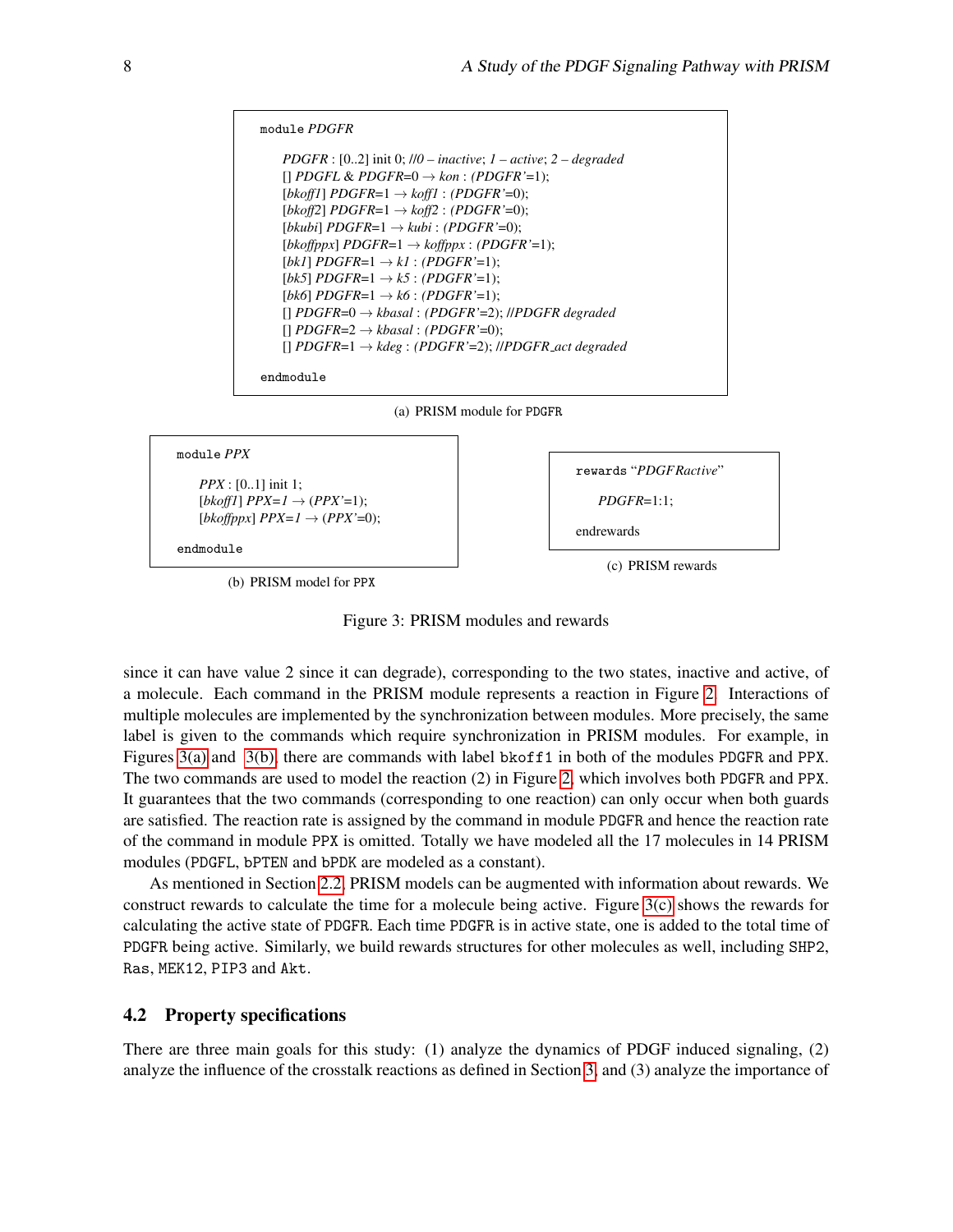| <b>Model</b>   | <b>States</b> | <b>Transitions</b> |
|----------------|---------------|--------------------|
| WildType       | 589,824       | 7,145,472          |
| SHP2Mutant     | 36,864        | 373,248            |
| PI3KMutant     | 589,824       | 7,096,320          |
| cCb1Mutant     | 294,912       | 3,357,696          |
| RasPI3KMutant  | 589,824       | 7,047,168          |
| Aktc-RafMutant | 786,423       | 10,264,576         |

<span id="page-8-1"></span>Table 1: Model statistics in PRISM

individual reaction on downstream signaling molecules. For the first goal, we study the signal transduction properties of each mutant by removing the mutant arrows one by one and examine how the states of each molecule change accordingly at different time instances. We also examine the total time for each molecule being active. Moreover, it is interesting to study the activities of each molecule at the steady state as well. For the second goal, we do the comparison of probabilities for molecules to be active between different mutants by removing each of the crosstalk reactions. For the last one, we study how the steady state probabilties of molecule MEK12 and Akt change when a certain reaction is removed.

Below we list properties of the PRISM model that we have analyzed to achieve our goals. Here, we use only the molecule PDGFR to illustrate the specification of the properties expressed as CSL formulas.

•  $P_{=?}[F^{[t,t]}$ PDGFR = 1]

The probability that the molecule PDGFR is active at time instant *t*.

- $R_{\equiv 2}^{\{\text{``PDGFRactive''}\}}$  $\sum_{i=2}^{T}$   $\sum_{i=2}^{T}$   $\sum_{i=2}^{T}$   $\sum_{i=2}^{T}$   $\sum_{i=2}^{T}$ The expected time of PDGFR being active by time *t*. It refers to the reward structure "PDGFRactive" as defined in Figure [3\(c\).](#page-7-2)
- $S_{=?}$ [PDGFR = 1] The long-run probability that PDGFR is active.

# <span id="page-8-0"></span>5 Results

We use PRISM to construct the PDGF model described in Section [4.1](#page-6-2) and analyze the set of properties listed in Section [4.2.](#page-7-3) As described in Section [3,](#page-4-0)

For the first goal to analyze the dynamics of PDGF induced signaling, we first develop a base model representing the system, in which all the reactions in Figure [2](#page-6-1) are included. Subsequently, we obtain the mutant models by removing the mutant arrows (as mentioned in Section [3\)](#page-4-0) one by one. More precisely, we have developed four models in this experiment including the base model corresponding to the WildType condition. The second one, called SHP2Mutant, is obtained by removing the mutant arrow pointed to SHP2. The third and the fourth ones are PI3KMutant and cCblMutant. Following the same process, we remove the mutant arrows pointed to PI3K and cCbl separately in the last two models. The three removed mutant arrows correspond to the reactions (7), (8) and (6) in Figure [2.](#page-6-1) The size of the models in PRISM are shown in Table [1](#page-8-1) (Table [1](#page-8-1) also shows the size of models RasPI3KMutant and Aktc-RafMutant which will be discussed later). For each model, we compute the probability of each molecule being active at time instance *t*, which is summarized in Figure [4.](#page-9-0)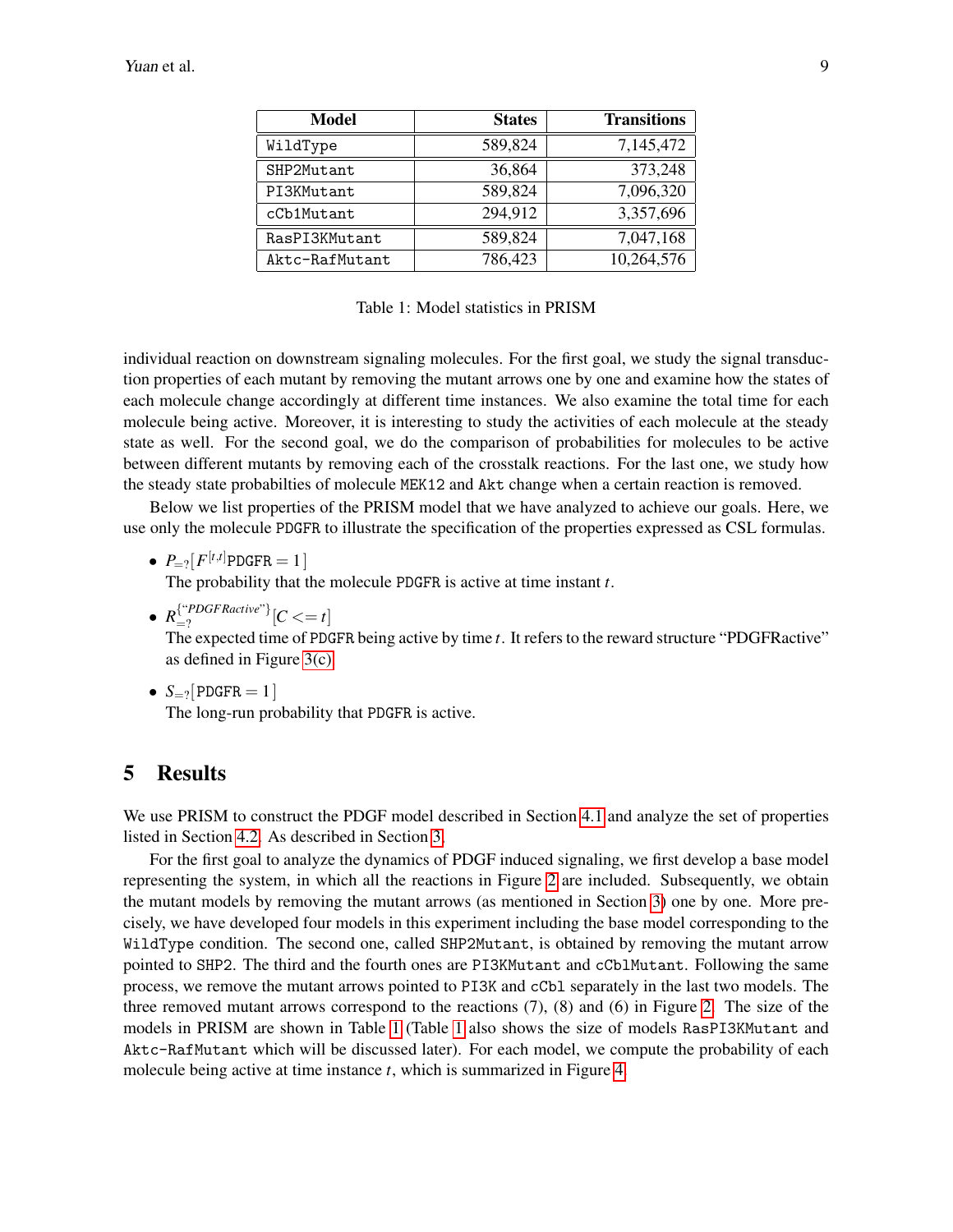<span id="page-9-5"></span><span id="page-9-4"></span><span id="page-9-1"></span>

<span id="page-9-6"></span><span id="page-9-3"></span><span id="page-9-2"></span><span id="page-9-0"></span>Figure 4: Probabilities of molecules being active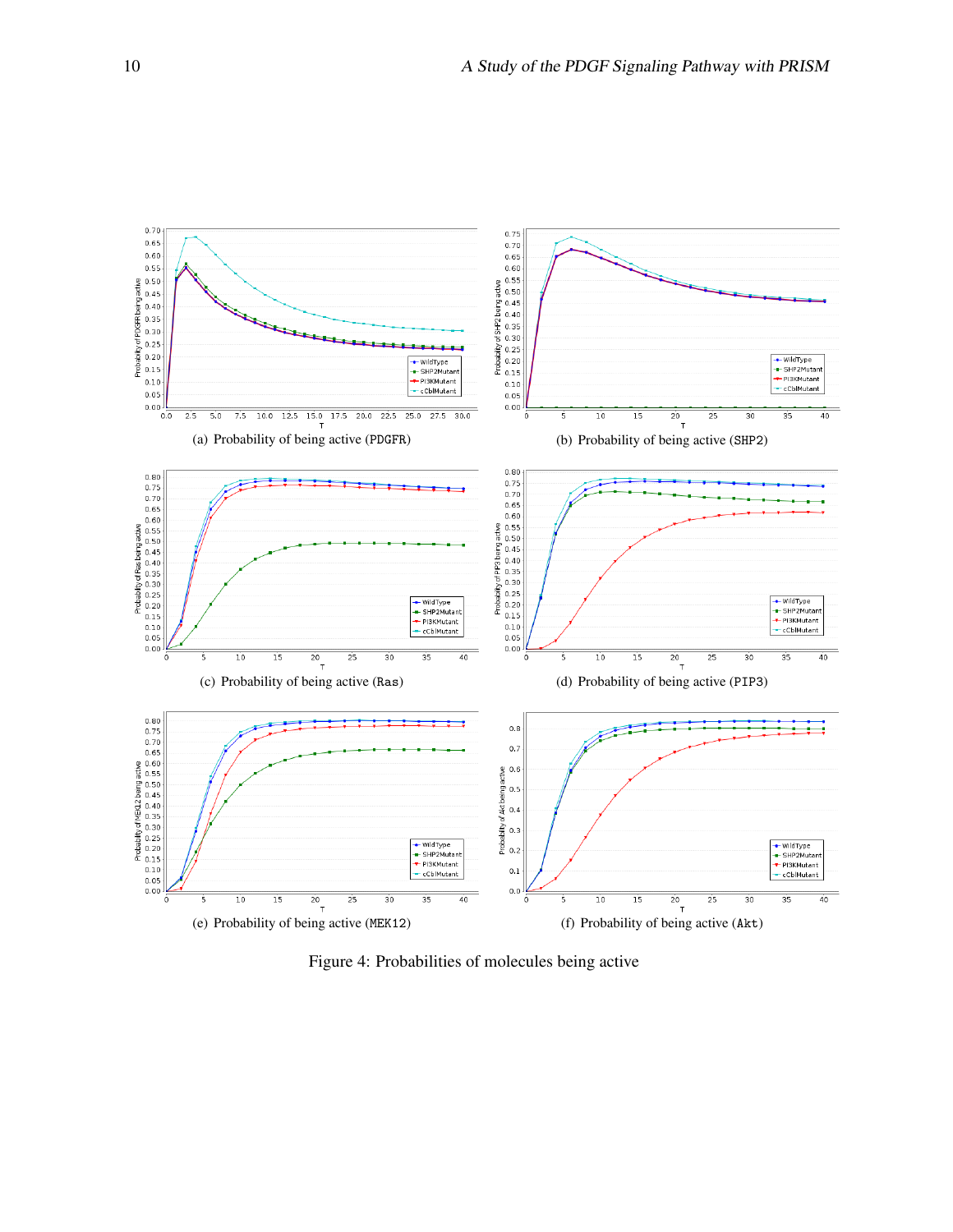Figure [4](#page-9-0) shows the probability of 6 out of the 17 molecules namely PDGFR, SHP2, Ras, PIP3, MEK12, and Akt. The 6 molecules are chosen according to their positions in the signaling pathway. We can see from Figure [4\(a\)](#page-9-1) that cCbl affects PDGFR more than the other two molecules (SHP2 and PI3K). This is due to strong negative feedback (red arrow) from cCbl to PDGFR in Figure [1.](#page-5-0) There is also a negative feedback from SHP2 to PDGFR. However, the reaction rate of the negative feedback from cCbl is 7 times as large as the one from SHP2, hence cCbl can affect PDGFR more than SHP2. The red curve in Figure [4\(d\)](#page-9-2) shows that not only PIP3 in PI3KMutant is less active than in other conditions, but also the time of it becoming active is delayed. In biological experiments, this delay is *not* observed. This is due to the fact that in the full PDGF signaling pathway model there is another molecule PLCg giving a fast positive crosstalk to PI3K, which is removed in our simplified PDGF model here.

If we focus on the light blue curve of Figures  $4(a) - 4(f)$ , we can see that cCbl has much impact on PDGFR but little impact on the other molecules. This is because after PDGFR activates SHP2 and PI3K, the states of the other molecules are determined by SHP2 and PI3K. Furthermore, from the green curve of Figures [4\(b\),](#page-9-4) [4\(c\)](#page-9-5) and [4\(e\),](#page-9-6) we see that SHP2 has great effect on the status of the molecules on the MAPK pathway. However, the more downstream the molecule is, the less prominent the effect becomes (the effect to MEK12 is less than that to Ras). Due to the influence of the positive feedback from PI3K and PIP3, the molecules in the MAPK pathway can also become active without SHP2, which is the result from positive crosstalk interactions. Besides, the red curves of Figures [4\(d\)](#page-9-2) and [4\(f\)](#page-9-3) show that the influence of PI3K to the molecules in the PI3K/Akt pathway, which is similar to that of SHP2 to the MAPK pathway.

We analyze the long-run probability of the molecules being active after PDGFL stimulation (shown in Table [2\)](#page-10-0). The result demonstrates the activities of each molecule in this model at steady state.

| <b>Molecule</b>  | <b>Probability</b> | Molecule   | <b>Probability</b> |
|------------------|--------------------|------------|--------------------|
| <b>PDGFR</b>     | 0.22               | Grb2SOS    | 0.55               |
| SHP <sub>2</sub> | 0.45               | Ras        | 0.72               |
| GabSOS           | 0.53               | MEK12      | 0.77               |
| $c$ -Raf         | 0.63               | PIP3       | 0.72               |
| PI3K             | 0.62               | Akt.       | 0.82               |
| <b>PDK</b>       | 0.83               | MTOR.      | 0.84               |
| cCb1             | 0.47               | <b>PPX</b> | 0.00               |

<span id="page-10-0"></span>Table 2: Steady state probabilities of molecules

PRISM supports reward properties (see Section [4\)](#page-6-0). Figure [5](#page-11-0) shows the expected time of six molecules being active by time instant *t*. These six molecules are the same as in Figure [4.](#page-9-0) All the six curves tend to be linear after time instant 12, which shows that the state of the 6 molecules start to be in a steady state after time instant 12.

For the second goal to analyze the influence of the crosstalk reactions, the experiment is also performed as in silico genetics. After developing the base model, we get the model variants by removing one crosstalk arrow at a time. Totally, there are four positive crosstalk reactions (green arrows) and two negative crosstalk reactions (red arrows pointing from Akt). In this analysis, we focus on the positive crosstalk from Ras to PI3K and the negative crosstalk from Akt to c-Raf. More precisely, we develop three models in this experiment. The first one is the base WildType model with all reactions included. The second one is the RasPI3KMutant model, in which the positive feedback from Ras to PI3K is re-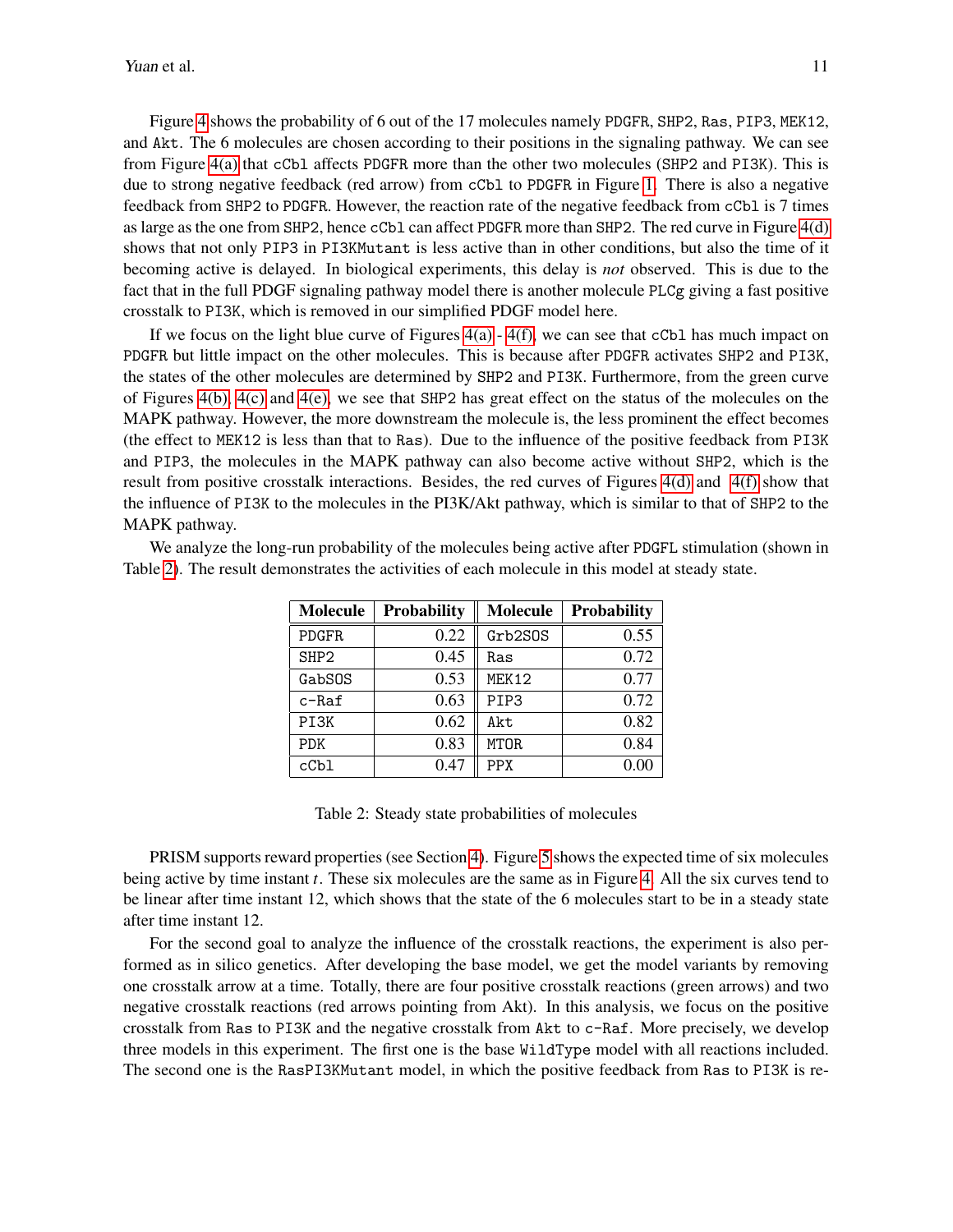

<span id="page-11-0"></span>Figure 5: Expected time of being active by time *t*

<span id="page-11-2"></span>

<span id="page-11-3"></span><span id="page-11-1"></span>Figure 6: Influence of crosstalks

moved. The last one is the Aktc-RafMutant model, in which the negative feedback from Akt to c-Raf is removed. After building the three models, we analyze the influences of the two crosstalks by comparing the WildType model to the two mutant models, respectively. The size of each PRISM model is summarized in Table [1.](#page-8-1)

Figure [6](#page-11-1) shows the results of the comparison. In both sub-figures, we compare the molecules which are directly related to the crosstalk arrows and the molecules at the end of the related main signaling pathways. In Figure [6\(a\),](#page-11-2) we compare in each model the probabilities for molecules PI3K and Akt being active, which is at the end of the PI3K/Akt pathway; while in Figure [6\(b\)](#page-11-3) we have chosen the molecules c-Raf and MEK12, which is at the end of the MAPK pathway. The dark blue and green curves in Figure [6\(a\)](#page-11-2) show how the green arrow influences the status of PI3K. If there is no positive crosstalk, the probability of PI3K being active (green curve) becomes smaller. The two curves are coincident for a time period because the molecule Ras needs some time to become active before it can activate PI3K. The red and light blue curves show that the influence of the positive feedback to Akt is smaller than that to PI3K. Just like the situation in Figures [4\(b\),](#page-9-4) [4\(c\)](#page-9-5) and [4\(e\),](#page-9-6) the more downstream the molecules are,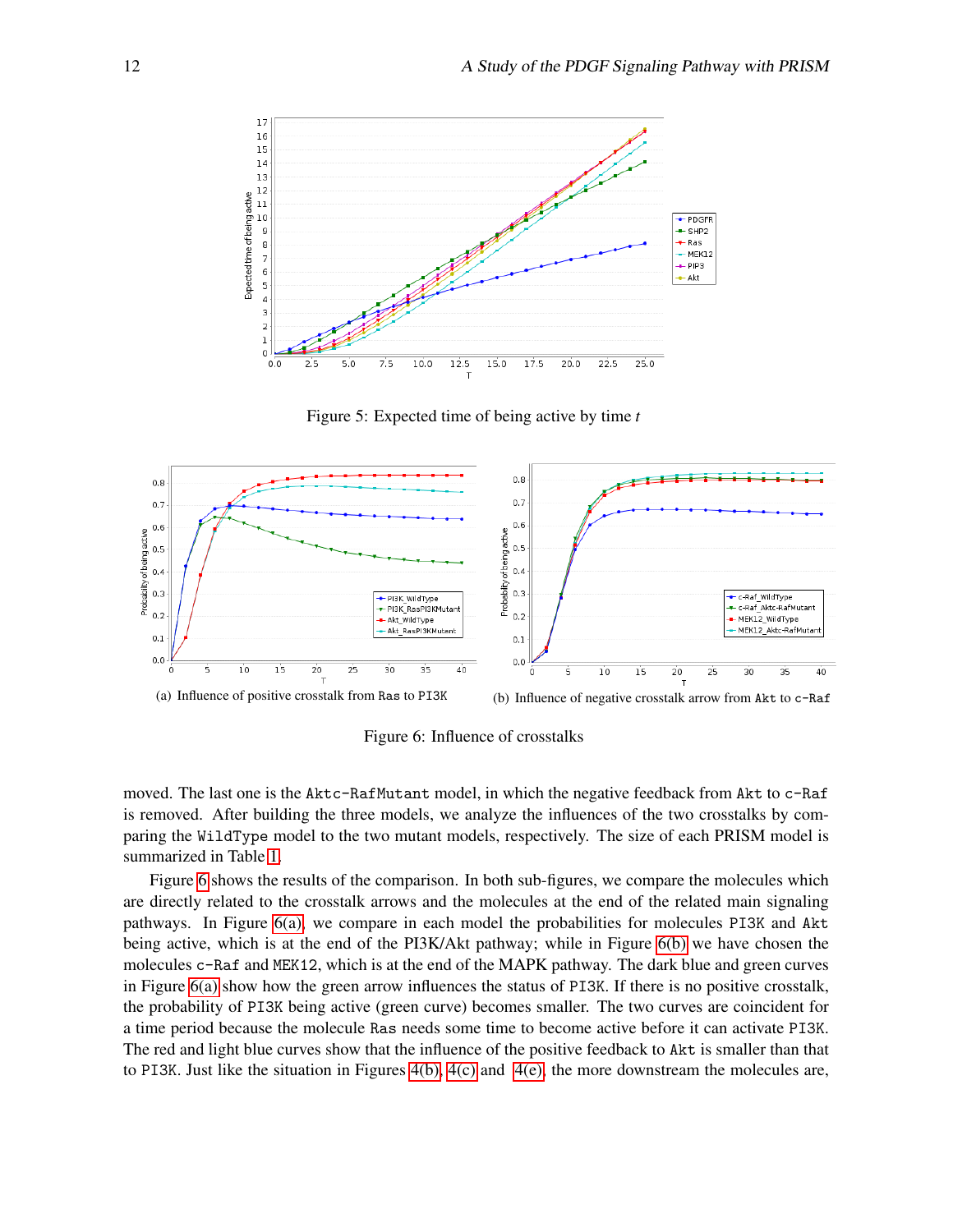

<span id="page-12-0"></span>Figure 7: Steady state probabilities of Akt and MEK12 in different models

the smaller the influence becomes. The results in Figure [6\(b\)](#page-11-3) are similar: the dark blue and green curves show that the influence the negative crosstalk gives to Ras is significant; while the positive crosstalk has little influence on MEK12.

For the last goal to analyze the importance of individual reaction on downstream signaling molecules, we compute the steady state probabilities of Akt and MEK12 in 31 different models, each of which is obtained by removing one reaction from the wildtype model. For example, 'PIP3-GabSOS' model is obtained by removing reaction No.20 in Figure [2\)](#page-6-1). The results are shown in Figure [7.](#page-12-0) We draw two lines in the figure to divide the axis into four areas, letting the dot of the wildtype model lie at the cross of the two lines. Apparently, the dots in different areas show that the removed reactions can bring different influence to the steady state probabilities of Akt and MEK12. The reactions (corresponding to the dots) in area 1 can decrease the steady state probabilities of both Akt and MEK12, while those in area 3 can increase both probabilities. The reactions in area 2 can decrease the steady state probability of Akt and increase the one of MEK12; while reactions grouped in area 4 lead to the opposite effect. For those dots lying on the horizontal line, the corresponding removed reactions have little impact on the steady state probability of Akt. Similarly, the reactions on the vertical line have little impact on MEK12. These observations have biological implications. Akt and MEK12 are downstream molecules in the signal transduction process that regulate different cellular functions. Signal from Akt keeps the cells to survive from apoptosis and signal form MEK12 regulates the cells growth and proliferation. In cancer, both of these two main pathways (see Figure [1\)](#page-5-0) are more active so they drive the cells to keep growing and dividing in an uncontrolled manner. Therefore, if we could find the targets to control these two signaling molecules to be at a desirable level, it would be beneficial for cancer therapeutic development.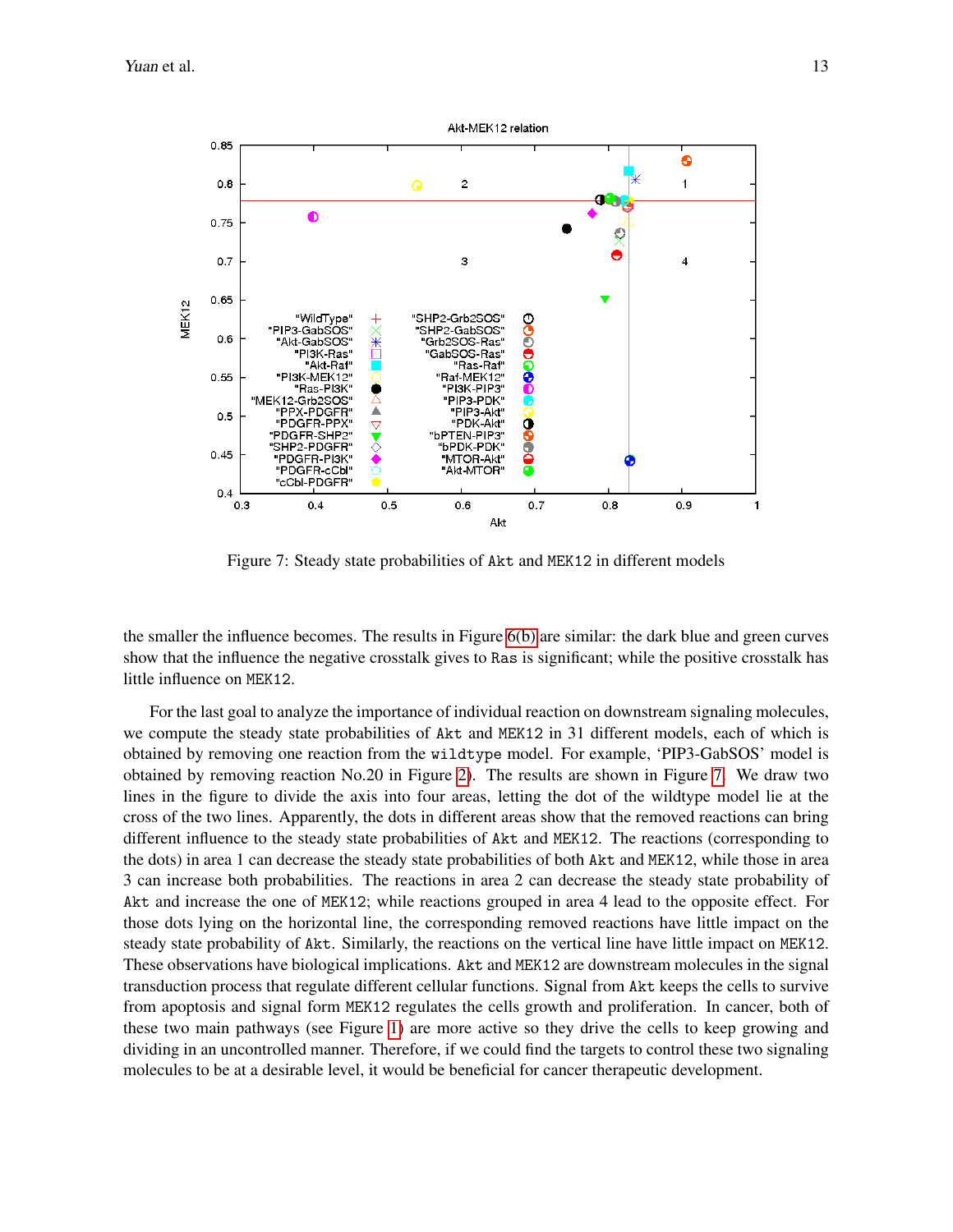<span id="page-13-1"></span>

<span id="page-13-2"></span>Figure 8: Results from ODE simulations

# <span id="page-13-0"></span>6 Conclusion and Future Work

In this paper, we have given a detailed description of using the probabilistic model checker PRISM to study the PDGF signaling pathway. Based on intensive literature reviews, we have built a PDGF signal transduction model in ODE format and extracted it for the analysis in a probabilistic model checker. We focused on a simplified model of the PDGF signaling pathway which contains 17 molecules while the full model has 35 molecules. We have analyzed the dynamics of PDGF induced signaling, the influence of crosstalk reactions in the signaling pathway and the importance of individual reaction on downstream signaling molecules. Our experiment results show that quantitative verification can provide us a better understanding of the PDGF signaling pathway, especially the result discussed in the end of Sect. [5](#page-8-0) potentially can give rise to better behavior prediction of the pathway. (The PRISM model and property specifications can be found at <satoss.uni.lu/jun/models/PDGF.zip>.)

Except for model checking, we have also analyzed the model using ODE simulations. The results for the two molecules, PDGFR and Ras, are shown in Figure [8\(a\)](#page-13-1) and Figure [8\(b\)](#page-13-2) respectively. We can see that probabilistic verification and ODE simulations produce comparable results: the shape of the curves are similar while the maximum probabilities and the steady state probabilities differ a little. The reason of the difference might be that the approach based on verification leads to more accurate results when the number of molecules is small as indicated in [\[27\]](#page-15-18). In general, ODE analysis perform well for larger number of molecules, but not for small numbers, as time trajectories for average concentrations can be misleading if numbers of molecules small. We plan to have a detailed comparison between our analysis using probabilisitic verification techniques and the analysis using ODE simulations. As indicated in the end of Section [3,](#page-4-0) our model is not intended to be fully accurate. The reaction rates, especially the crosstalk reaction rates, are based on literature reviewing and are only relative values. Currently, experiments in a biological laboratory are performed to get more precise values for these reaction rates. We hope techniques like parametric verification for Markov chains (e.g., [\[15,](#page-14-16) [14\]](#page-14-17)) can help to synthesize values which are consistent with the lab experimental results.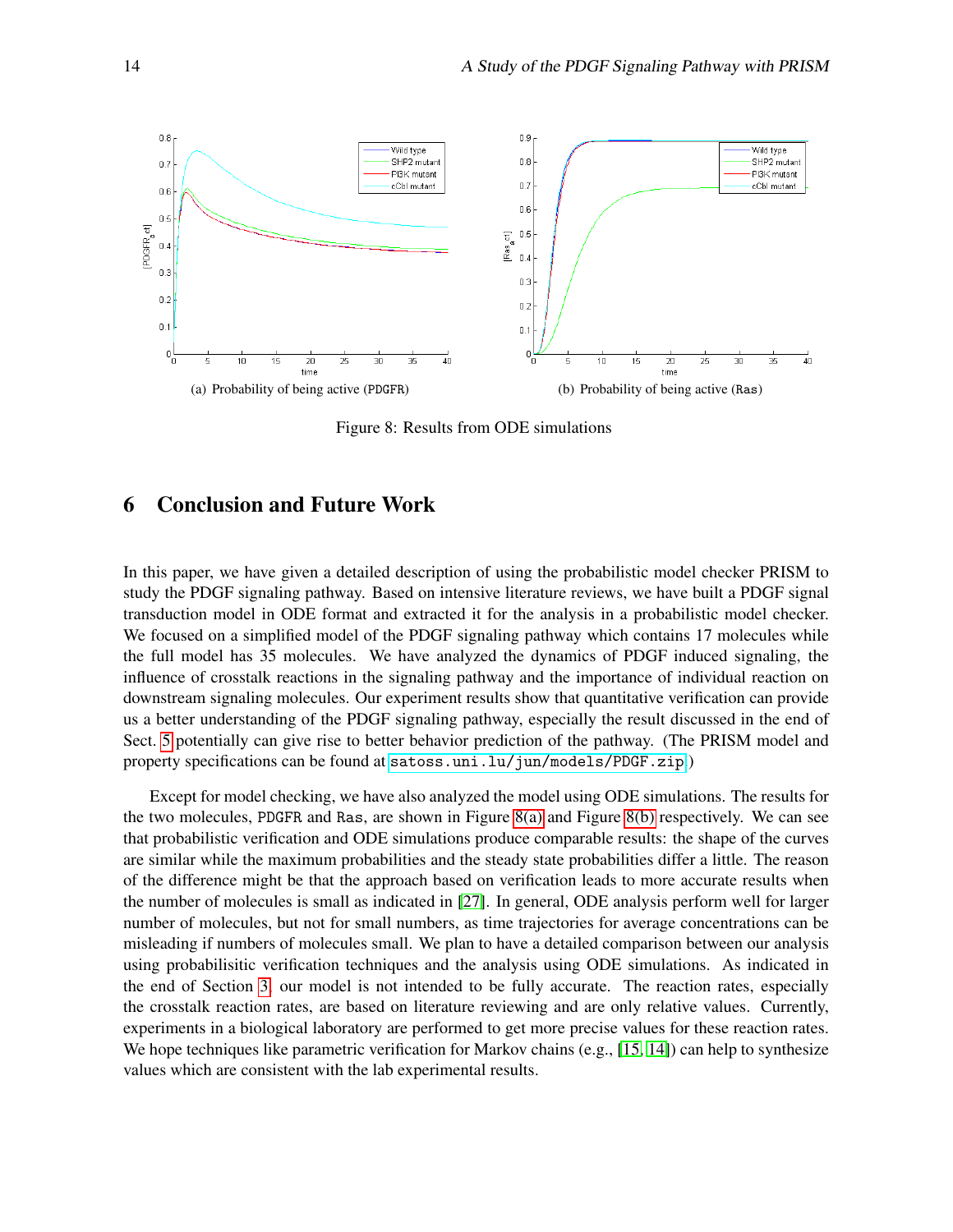### References

- <span id="page-14-5"></span>[1] K. Anan, T. Morisaki, M. Katano, A. Ikubo, H. Kitsuki, A. Uchiyama, S. Kuroki, M. Tanaka & M. Torisu (1996): *Vascular endothelial growth factor and platelet-derived growth factor are potential angiogenic and metastatic factors in human breast cancer*. Surgery 119(3), pp. 333–339.
- <span id="page-14-11"></span>[2] A. Aziz, K. Sanwal, V. Singhal & R. Brayton (2000): *Model Checking Continuous Time Markov Chains*. ACM Transactions on Computational Logic 1(1), pp. 162–170.
- <span id="page-14-15"></span>[3] C. E. Bazenet, J. A. Gelderloos & A. Kazlauskas (1996): *Phosphorylation of tyrosine 720 in the plateletderived growth factor alpha receptor is required for binding of Grb2 and SHP-2 but not for activation of Ras or cell proliferation*. Molecular and Cellular Biology 16(12), pp. 6926–6936.
- <span id="page-14-12"></span>[4] U.S. Bhalla (2003): *Understanding complex signaling networks through models and metaphor*. Progress in Biophysics & Molecular Biology 81(1), pp. 45–65.
- <span id="page-14-0"></span>[5] N. Bonzanni, K. Anton Feenstra, W. J. Fokkink & E. Krepska (2009): *What Can Formal Methods Bring to Systems Biology?* In: Proc. 2nd World Congress on Formal Methods, LNCS 5850, Springer, pp. 16–22.
- <span id="page-14-10"></span>[6] N. Bonzanni, E. Krepska, K. Anton Feenstra, W. J. Fokkink, T. Kielmann, H. E. Bal & J. Heringa (2009): *Executing multicellular differentiation: quantitative predictive modelling of C.elegans vulval development*. Bioinformatics 25(16), pp. 2049–2056.
- <span id="page-14-9"></span>[7] F. Ciocchetta, A. Degasperi, J. K. Heath & J. Hillston (2010): *Modelling and Analysis of the NF-appaB Pathway in Bio-PEPA*. Transactions on Computational Systems Biology 12, pp. 229–262.
- <span id="page-14-6"></span>[8] J. Cools, D. J. DeAngelo, J. Gotlib, E. H. Stover, R. D. Legare, J. Cortes, J. Kutok, J. Clark, I. Galinsky, J. D. Griffin, N. C. Cross, A. Tefferi, J. Malone, R. Alam, S. L. Schrier, J. Schmid, M. Rose, P. Vandenberghe, G. Verhoef, M. Boogaerts, I. Wlodarska, H. Kantarjian, P. Marynen, S. E. Coutre, R. Stone & D. G. Gilliland (2003): *A tyrosine kinase created by fusion of the PDGFRA and FIP1L1 genes as a therapeutic target of imatinib in idiopathic hypereosinophilic syndrome*. The New England journal of medicine 348(13), pp. 1201–1214.
- <span id="page-14-8"></span>[9] P. Drabik, A. Maggiolo-Schettini & P. Milazzo (2010): ´ *Modular verification of interactive systems with an application to biology*. In: Proc. 1st Workshop on Interactions between Computer Science and Biology, ENTCS 268, Elsevier, pp. 61–75.
- <span id="page-14-1"></span>[10] J. Fisher & T. A. Henzinger (2007): *Executable cell biology*. Nature Biotechnology 25(11), pp. 1239–1249.
- <span id="page-14-2"></span>[11] J. Fisher & N. Piterman (2010): *The Executable Pathway to Biological Networks*. Briefings in Functional Genomics and Proteomics 9(1), pp. 79–92.
- <span id="page-14-4"></span>[12] T. R. Golub, G. F. Barker, M. Lovett & D. G. Gilliland (1994): *Fusion of PDGF receptor beta to a novel ets-like gene, tel, in chronic myelomonocytic leukemia with t(5;12) chromosomal translocation*. Cell 77(2), pp. 307–316.
- <span id="page-14-13"></span>[13] A. Gutierrez-Uzquiza, M. Arechederra, I. Molina, R. Banos, V. Maia, M. Benito, C. Guerrero & A. Porras ´ (2010): *C3G down-regulates p38 MAPK activity in response to stress by Rap-1 independent mechanisms: involvement in cell death*. Cellualar Signalling 22(3), pp. 533–542.
- <span id="page-14-17"></span>[14] E. M. Hahn, H. Hermanns & L. Zhang (2009): *Probabilistic reachability for parametric Markov models*. In: Proc. 16th Spin Workshop on Model Checking Software, LNCS 5578, Springer, pp. 88–106.
- <span id="page-14-16"></span>[15] T. Han, J.-P. Katoen & A. Mereacre (2008): *Approximate parameter synthesis for probabilistic time-bounded reachability*. In: Proc. 29 IEEE Real-Time Systems Symposium, IEEE Computer Society, pp. 173–182.
- <span id="page-14-14"></span>[16] D. Hanahan & R. A. Weinberg (2011): *Hallmarks of cancer: The next generation*. Cell 144(5), pp. 646–674.
- <span id="page-14-3"></span>[17] S. Hart, M. Sharir & A. Pnueli (1983): *Termination of probabilistic concurrent programs*. ACM Transactions on Programming Languages and Systems 5(3), pp. 356–380.
- <span id="page-14-7"></span>[18] J. Heath, M. Kwiatkowska, G. Norman, D. Parker & O. Tymchyshyn (2008): *Probabilistic model checking of complex biological pathways*. Theoretical Computer Science 319(3), pp. 239–257.